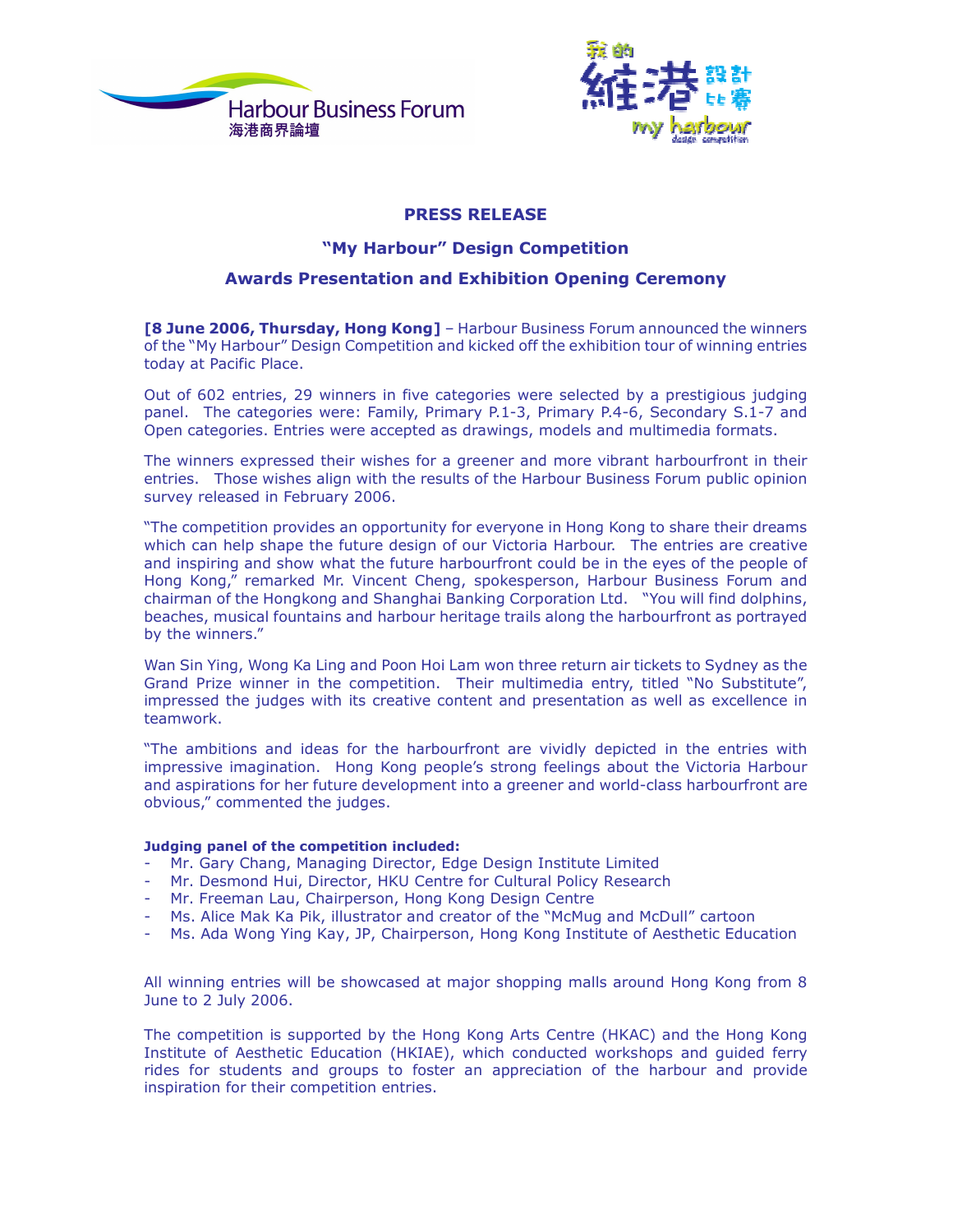



The sponsors of the competition include Cathay Pacific, Convey, Focus Media, Harbour Cruise Bauhinia, Harbour City, Heliservices HK Ltd., HOK International, JCDecaux Texon Media, Kowloon-Canton Railway Corporation, The Link Management, Metro Radio, MTR Corporation, PCCW, POAD, South China Morning Post, Sun Hung Kai Properties, Supersun, Swire Properties, Times Square and Young Post.

For more information on the competition, please visit the official website at http://www.myharbour.hk.

For photos of the "My Harbour" Design Competition winning entries, please visit: http://bbluesky.com/download/HBF/my habour design.zip

For photos of the "My Harbour" Design Competition Award Ceremony, please visit: http://www.bbluesky.com/download/myharbour\_awardceremony.zip

#### For media enquiries, please contact:

Edith Wong, Bbluesky Tel: 6290-3801 / 2234-6424 Fax: 2234-5410 Email: edith@bbluesky.com

Michael Lee, Bbluesky Tel: 9224-7929 / 2234-6424 Fax: 2234-5410 Email: michael@bbluesky.com

Evon Yap, Bbluesky Tel: 9257-4534 / 2234-6424 Fax: 2234-5410 Email: evon@bbluesky.com

| <b>Exhibition Details</b><br>8-12 June 2006 (Thur – Mon) | Park Court, Level 1 Pacific Place Mall<br>Pacific Place, 88 Queensway, Hong Kong            |
|----------------------------------------------------------|---------------------------------------------------------------------------------------------|
| Time: $12:00$ noon - $8:00$ pm                           |                                                                                             |
| $22 - 26$ June 2006 (Thur - Mon)                         | Shatin New Town Plaza III, Area C,<br>Shatin Centre Street, Shatin, N.T.                    |
| Time: $12:00$ noon - $8:00$ pm                           |                                                                                             |
| $29$ June – 2 July 2006 (Thur – Sun)                     | Main concourse, Ocean Terminal, Harbour City,<br>3 - 27 Canton Road, Tsim Sha Tsui, Kowloon |
| Time: $12:00$ noon - $8:00$ pm                           |                                                                                             |

For enquiries, please contact: Mr. Jonas Chau - 2784 3941

#### About the Harbour Business Forum (http://www.harbourbusinessforum.com)

Formed in June 2005 by the Business Environment Council, Harbour Business Forum is a business coalition with over 120 business members, led by some of the largest corporations in Hong Kong. Its mission is to see Hong Kong's harbour and harbourfront become a genuinely vibrant, accessible and sustainable world-class asset for Hong Kong's best long-term economic, social and environmental interests. HBF aims to engage with relevant stakeholders and the government in order to agree upon, and implement, a common and integrated vision for the harbour.

#### About the Hong Kong Arts Centre (http://www.hkac.org.hk)

The Hong Kong Arts Centre was founded in 1977. It is a community-driven, self-financed art organization. HKAC embraces artistic independence and is committed to promoting contemporary art and art education in the territory.

#### About the Hong Kong Institute of Aesthetic Education

The Hong Kong Institute of Aesthetic Education (formerly the Aesthetic Education Project) was